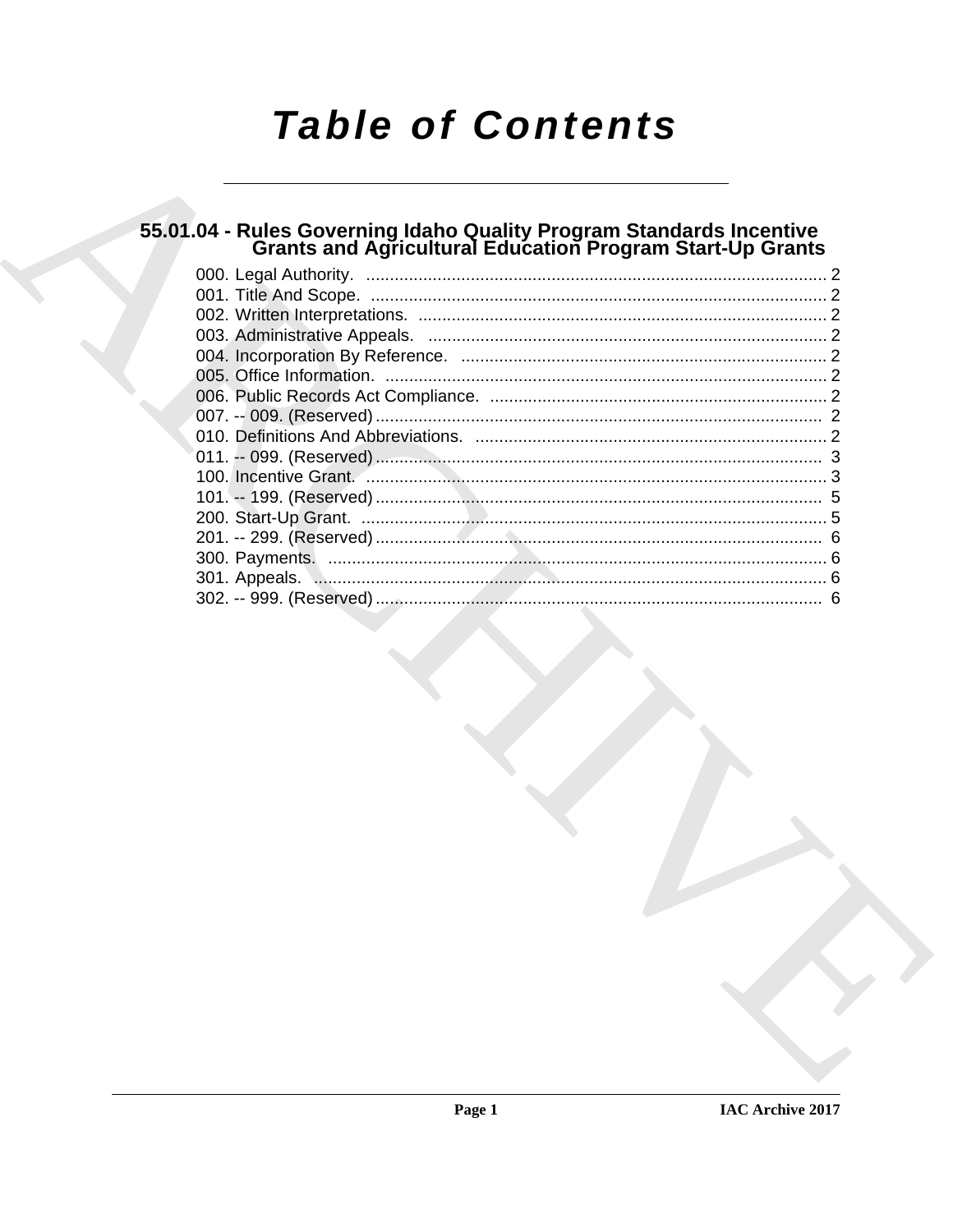#### **IDAPA 55 TITLE 01 CHAPTER 04**

#### <span id="page-1-27"></span><span id="page-1-26"></span><span id="page-1-25"></span><span id="page-1-24"></span><span id="page-1-23"></span><span id="page-1-22"></span><span id="page-1-21"></span><span id="page-1-20"></span><span id="page-1-19"></span><span id="page-1-18"></span><span id="page-1-17"></span><span id="page-1-16"></span><span id="page-1-15"></span><span id="page-1-14"></span><span id="page-1-13"></span><span id="page-1-12"></span><span id="page-1-11"></span><span id="page-1-10"></span><span id="page-1-9"></span><span id="page-1-8"></span><span id="page-1-7"></span><span id="page-1-6"></span><span id="page-1-5"></span><span id="page-1-4"></span><span id="page-1-3"></span><span id="page-1-2"></span><span id="page-1-1"></span><span id="page-1-0"></span>**55.01.04 - RULES GOVERNING IDAHO QUALITY PROGRAM STANDARDS INCENTIVE GRANTS AND AGRICULTURAL EDUCATION PROGRAM START-UP GRANTS**

| <b>CHAPTER 04</b>                                                                                                                              |                                                                                                                                                                                                                                                                                                                                            |             |  |  |  |
|------------------------------------------------------------------------------------------------------------------------------------------------|--------------------------------------------------------------------------------------------------------------------------------------------------------------------------------------------------------------------------------------------------------------------------------------------------------------------------------------------|-------------|--|--|--|
|                                                                                                                                                | 55.01.04 - RULES GOVERNING IDAHO QUALITY PROGRAM STANDARDS INCENTIVE GRANTS<br>AND AGRICULTURAL EDUCATION PROGRAM START-UP GRANTS                                                                                                                                                                                                          |             |  |  |  |
| 000.                                                                                                                                           | LEGAL AUTHORITY.<br>This chapter is adopted under authority of Section 33-1629, Idaho Code.                                                                                                                                                                                                                                                | $(4-11-15)$ |  |  |  |
| 001.<br>01.                                                                                                                                    | <b>TITLE AND SCOPE.</b><br>Title. The title of this chapter is IDAPA 55.01.04, "Rules Governing Idaho Quality Program<br>Standards Incentive Grants and Agricultural Education Program Start-Up Grants."                                                                                                                                   | $(4-11-15)$ |  |  |  |
| 02.                                                                                                                                            | Scope. These rules shall govern the standards and procedures for application to the Idaho Quality<br>Program Standards Incentive Grants and the Agricultural Education Program Start-up Grants as administered by the<br>Idaho Division of Career Technical Education.                                                                     | $(4-11-15)$ |  |  |  |
| 002.                                                                                                                                           | <b>WRITTEN INTERPRETATIONS.</b><br>In accordance with Section $67-5201(19)(b)(iv)$ , Idaho Code, any written interpretations of the rule of this chapter will<br>be made available at the Idaho Division of Career Technical Education.                                                                                                    | $(4-11-15)$ |  |  |  |
| 003.                                                                                                                                           | <b>ADMINISTRATIVE APPEALS.</b><br>All appeals under these rules shall be conducted pursuant to the procedures outlined herein.                                                                                                                                                                                                             | $(4-11-15)$ |  |  |  |
| 004.<br><b>INCORPORATION BY REFERENCE.</b><br>There are no documents that have been incorporated by reference into these rules.<br>$(4-11-15)$ |                                                                                                                                                                                                                                                                                                                                            |             |  |  |  |
| 005.                                                                                                                                           | OFFICE INFORMATION.                                                                                                                                                                                                                                                                                                                        |             |  |  |  |
| 01.                                                                                                                                            | <b>Office Hours</b> . The offices of the Division of Career Technical Education are open from 8 a.m. to 5<br>p.m., except Saturday, Sunday, and legal holidays.                                                                                                                                                                            | $(4-11-15)$ |  |  |  |
| 02.                                                                                                                                            | Street Address. The offices of the Division are located at 650 W. State Street, Boise, Idaho.                                                                                                                                                                                                                                              | $(4-11-15)$ |  |  |  |
| 03.                                                                                                                                            | Mailing Address. The mailing address of the Division is P.O. Box 83720, Boise, ID 83720-0095.                                                                                                                                                                                                                                              | $(4-11-15)$ |  |  |  |
| 04.                                                                                                                                            | Telephone Number. The telephone number of the Division is (208) 334-3216.                                                                                                                                                                                                                                                                  | $(4-11-15)$ |  |  |  |
| 05.                                                                                                                                            | <b>Facsimile.</b> The facsimile number of the Division is (208) 334-2365.                                                                                                                                                                                                                                                                  | $(4-11-15)$ |  |  |  |
| 06.                                                                                                                                            | Website. The website of the Division is http://pte.idaho.gov/.                                                                                                                                                                                                                                                                             | $(4-11-15)$ |  |  |  |
| 006.                                                                                                                                           | PUBLIC RECORDS ACT COMPLIANCE.<br>These rules are subject to the provisions of the Idaho Public Records Act, Title 74, Chapter 1, Idaho Code. (4-11-15)                                                                                                                                                                                    |             |  |  |  |
| $007. - 009.$                                                                                                                                  | (RESERVED)                                                                                                                                                                                                                                                                                                                                 |             |  |  |  |
| 010.                                                                                                                                           | DEFINITIONS AND ABBREVIATIONS.                                                                                                                                                                                                                                                                                                             |             |  |  |  |
| 01.                                                                                                                                            | <b>Administrator.</b> The administrator for the Division of Career Technical Education.                                                                                                                                                                                                                                                    | $(4-11-15)$ |  |  |  |
| 02.                                                                                                                                            | Agricultural and Natural Resources Program. A program approved by the Division of Career<br>Technical Education that is a standards-based curriculum in agriculture, food and natural resources systems delivered<br>through an integrated model that incorporates classroom and laboratory instruction, experiential learning and student |             |  |  |  |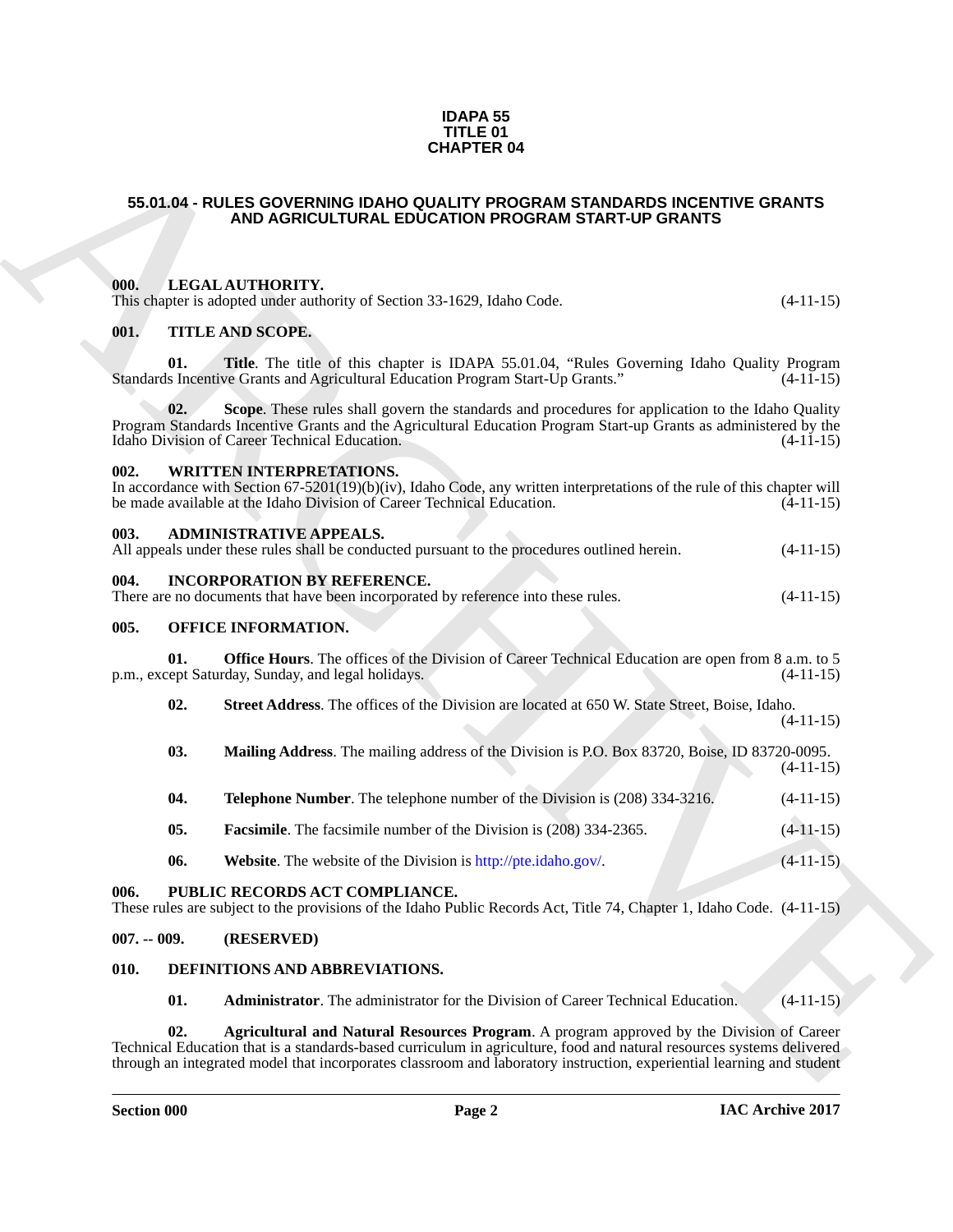leadership and personal development. (4-11-15) **03. Board**. The State Board for Career Technical Education. (4-11-15)

<span id="page-2-3"></span><span id="page-2-2"></span>**04. Division**. The Division of Career Technical Education. (4-11-15)

<span id="page-2-5"></span><span id="page-2-4"></span>**05.** FTE. Full Time Equivalent employee. (4-11-15)

**06. School District or District**. A public school district or a charter school authorized by the Public Charter School Commission or school district. (4-11-15)

<span id="page-2-0"></span>**011. -- 099. (RESERVED)**

### <span id="page-2-6"></span><span id="page-2-1"></span>**100. INCENTIVE GRANT.**

<span id="page-2-8"></span>**01. Eligibility Requirements**. Eligible applicants must meet quality program and instructor requirements as approved by the board. Applicants may re-apply each year regardless of whether they have received<br>a previous grant award. (4-11-15) a previous grant award.

**a.** An agricultural and natural resources program in any grade nine (9) through twelve (12) must first minimum program-specific quality program standards as approved by the board.  $(4-11-15)$ meet the minimum program-specific quality program standards as approved by the board.

**b.** Programs will be rated on a scale consisting of "non-existent," "below basic," "basic," "qualified," "distinguished," and "exemplary." Eligibility requires that the program must meet each of the program quality indicators at the level of "basic" or higher. Programs must also have an overall average rating of no less than "distinguished" for all program-specific quality standards. This average will be calculated using the quality indicators within each standard. Programs that do not meet the minimum quality standards requirements in one (1) year may be found eligible in subsequent year. Programs will be assessed by the division. (4-11-15) found eligible in subsequent year. Programs will be assessed by the division.

**c.** Instructors must teach in an agricultural and natural resources program that meets the quality program standards and must also meet the instructor-specific quality program standard as approved by the board.

(4-11-15)

Division of Caincer Technical Education<br>
16 (states) in the same based for these division of the same based for the same of the same of the same of the same of the same of the same of the same of the same of the same of t **d.** Instructors will be rated on a scale consisting of "non-existent," "below basic," "basic," "qualified," "distinguished," and "exemplary." Eligibility requires that the instructor must meet each of the program quality indicators at the level of "basic" or higher. Instructors must also have an average rating of no less than "distinguished" for all instructor-specific quality indicators. Instructors that do not meet the minimum quality standards requirements in one (1) year may be found eligible in subsequent year. All instructors of agricultural and natural resources programs in grades nine (9) through twelve (12) are eligible to apply for the grant. (4-11-15)

**e.** Payments to districts will be adjusted according to the percent of time an instructor teaches within ved agricultural and natural resources program.  $(4-11-15)$ an approved agricultural and natural resources program.

**f.** Should the division request additional information from a school district regarding a grant application, districts must respond to the request within the time period indicated. Failure to respond will result in the cancellation of the application and/or the forfeiture of the grant.  $(4-11-15)$ cancellation of the application and/or the forfeiture of the grant.

<span id="page-2-7"></span>**02. Application Process**. The application process consists of a formal application and assessment.

 $(4-11-15)$ 

**a.** To be considered for the grant, a school district must first complete and submit a formal application and supporting documentation on behalf of an instructor for an approved program according to the timeline established by the administrator. Applications may be submitted electronically to the division. In the event of a mailed application, applications must be postmarked no later than the timeline specified by the division. Instructors may not apply on their own behalf. (4-11-15) may not apply on their own behalf.

**b.** Following the receipt of an application, the division will conduct an assessment of the program and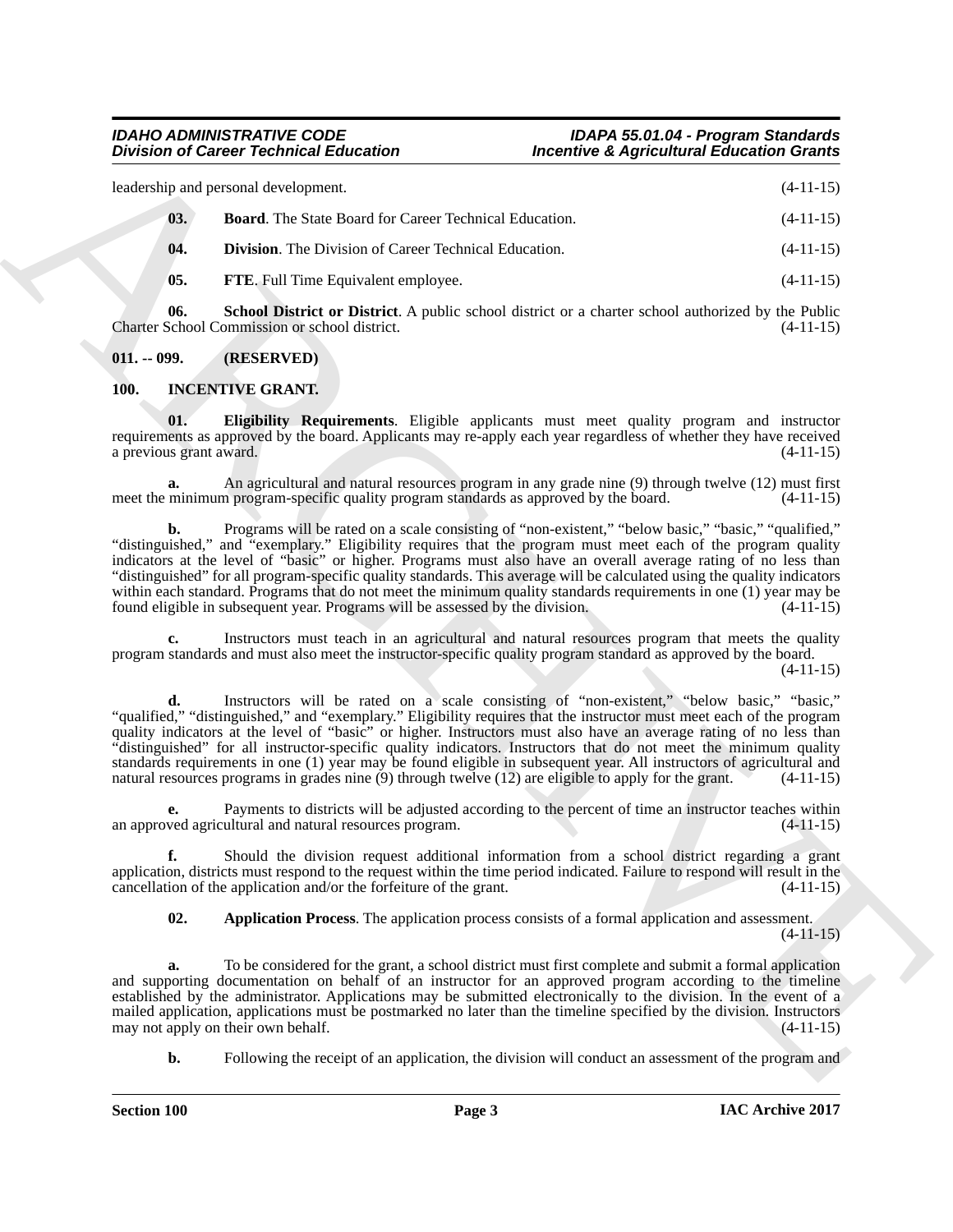#### <span id="page-3-1"></span><span id="page-3-0"></span>*IDAHO ADMINISTRATIVE CODE IDAPA 55.01.04 - Program Standards* **Incentive & Agricultural Education Grants**

|                                     | <b>Division of Career Technical Education</b>                                                      | <b>Incentive &amp; Agricultural Education Grants</b>                                                                                                                                                                                                                                                                                                                                                                                                                                 |             |
|-------------------------------------|----------------------------------------------------------------------------------------------------|--------------------------------------------------------------------------------------------------------------------------------------------------------------------------------------------------------------------------------------------------------------------------------------------------------------------------------------------------------------------------------------------------------------------------------------------------------------------------------------|-------------|
|                                     | assessment. Prior assessments cannot be used for subsequent grant applications.                    | instructor to ensure they both meet the minimum eligibility requirements, as outlined in the quality program<br>standards. At the administrator's discretion, the division may partner with additional subject-matter experts to assist<br>in the evaluation. Assessments will be conducted each school year the instructor and program participate in the grant<br>program. Districts will only be eligible to apply for the grant during the academic year the program received an | $(4-11-15)$ |
| 03.<br>with the following criteria: |                                                                                                    | Selection of Grant Recipients. Grants will be awarded annually based on the availability of grant<br>funds and the number of qualified applicants. Grants will be awarded to applicants based on ranking in accordance                                                                                                                                                                                                                                                               | $(4-11-15)$ |
| a.<br>of:                           |                                                                                                    | Applicants will be ranked according to their overall score. Scores will be calculated using the sum                                                                                                                                                                                                                                                                                                                                                                                  | $(4-11-15)$ |
| $i_{\cdot}$                         | The average score of the program quality indicators; and                                           |                                                                                                                                                                                                                                                                                                                                                                                                                                                                                      | $(4-11-15)$ |
| ii.                                 | The average score of the instructor-specific program quality indicators.                           |                                                                                                                                                                                                                                                                                                                                                                                                                                                                                      | $(4-11-15)$ |
| 04.                                 | <b>Incentive Grant Award.</b>                                                                      |                                                                                                                                                                                                                                                                                                                                                                                                                                                                                      | $(4-11-15)$ |
| a.                                  | the same FTE level as indicated on the formal application.                                         | Announcement of the grant award will be made following administrator approval through the<br>distribution of a funding authorization letter. Prior to the distribution of the letter, the division will verify that the<br>grant recipient continues to teach at the same school, in the same agricultural and natural resources program, and at                                                                                                                                     | $(4-11-15)$ |
| b.                                  | dollars $(\$10,000)$ when certain conditions exist:                                                | The total number of recipients will vary by year in accordance with the availability of funds and the<br>qualifications of the applicant pool. Awards will be in the amount of ten thousand dollars (\$10,000) until available<br>funds are exhausted or all qualified recipients have been awarded the grant. Grants may be less than ten thousand                                                                                                                                  | $(4-11-15)$ |
|                                     |                                                                                                    | Tied ranking. In the event of a tie, and in those instances where the number of qualified applicants<br>exceeds the available funds, grants will be awarded evenly among those recipients with a tied score.                                                                                                                                                                                                                                                                         | $(4-11-15)$ |
| ii.                                 | pro-rated according to the percent of time the instructor spends teaching in the approved program. | Less than full-time employment in an approved program. Grants will be awarded using FTE to<br>calculate the percent of time an instructor spends teaching within an approved agricultural and natural resources<br>program. In the event an instructor teaches in an approved program in less than a full-time capacity, grants will be                                                                                                                                              | $(4-11-15)$ |
| c.                                  | Grants are awarded on an annual basis and are not renewable or transferable.                       |                                                                                                                                                                                                                                                                                                                                                                                                                                                                                      | $(4-11-15)$ |
| d.                                  | the agricultural and natural resources program identified on the formal application.               | The use of grant funds must be in accordance with division guidelines and must be clearly linked to                                                                                                                                                                                                                                                                                                                                                                                  | $(4-11-15)$ |
| е.<br>not limited to:               |                                                                                                    | Grant funds may be used to improve the agricultural and natural resources program, including but                                                                                                                                                                                                                                                                                                                                                                                     | $(4-11-15)$ |
| $\mathbf{i}$ .                      | training on behalf of the instructor;                                                              | Offset travel and registration fees associated with educational workshops and/or professional                                                                                                                                                                                                                                                                                                                                                                                        | $(4-11-15)$ |
| ii.                                 | Purchase or repair equipment; or                                                                   |                                                                                                                                                                                                                                                                                                                                                                                                                                                                                      | $(4-11-15)$ |
| iii.                                | Purchase educational supplies/curricula.                                                           |                                                                                                                                                                                                                                                                                                                                                                                                                                                                                      | $(4-11-15)$ |
| f.                                  | Grant funds may not be used to:                                                                    |                                                                                                                                                                                                                                                                                                                                                                                                                                                                                      | $(4-11-15)$ |
| $\mathbf{i}$ .                      | Cover the costs of either salaries or benefits, including extended contracts;                      |                                                                                                                                                                                                                                                                                                                                                                                                                                                                                      | $(4-11-15)$ |
| ii.                                 |                                                                                                    | Offset expenses associated with the FFA organization or other student organizations; or                                                                                                                                                                                                                                                                                                                                                                                              | $(4-11-15)$ |
|                                     |                                                                                                    |                                                                                                                                                                                                                                                                                                                                                                                                                                                                                      |             |

| ii.  | Purchase or repair equipment; or                                              | $(4-11-15)$ |
|------|-------------------------------------------------------------------------------|-------------|
| iii. | Purchase educational supplies/curricula.                                      | $(4-11-15)$ |
| f.   | Grant funds may not be used to:                                               | $(4-11-15)$ |
|      | Cover the costs of either salaries or benefits, including extended contracts; | $(4-11-15)$ |
|      |                                                                               |             |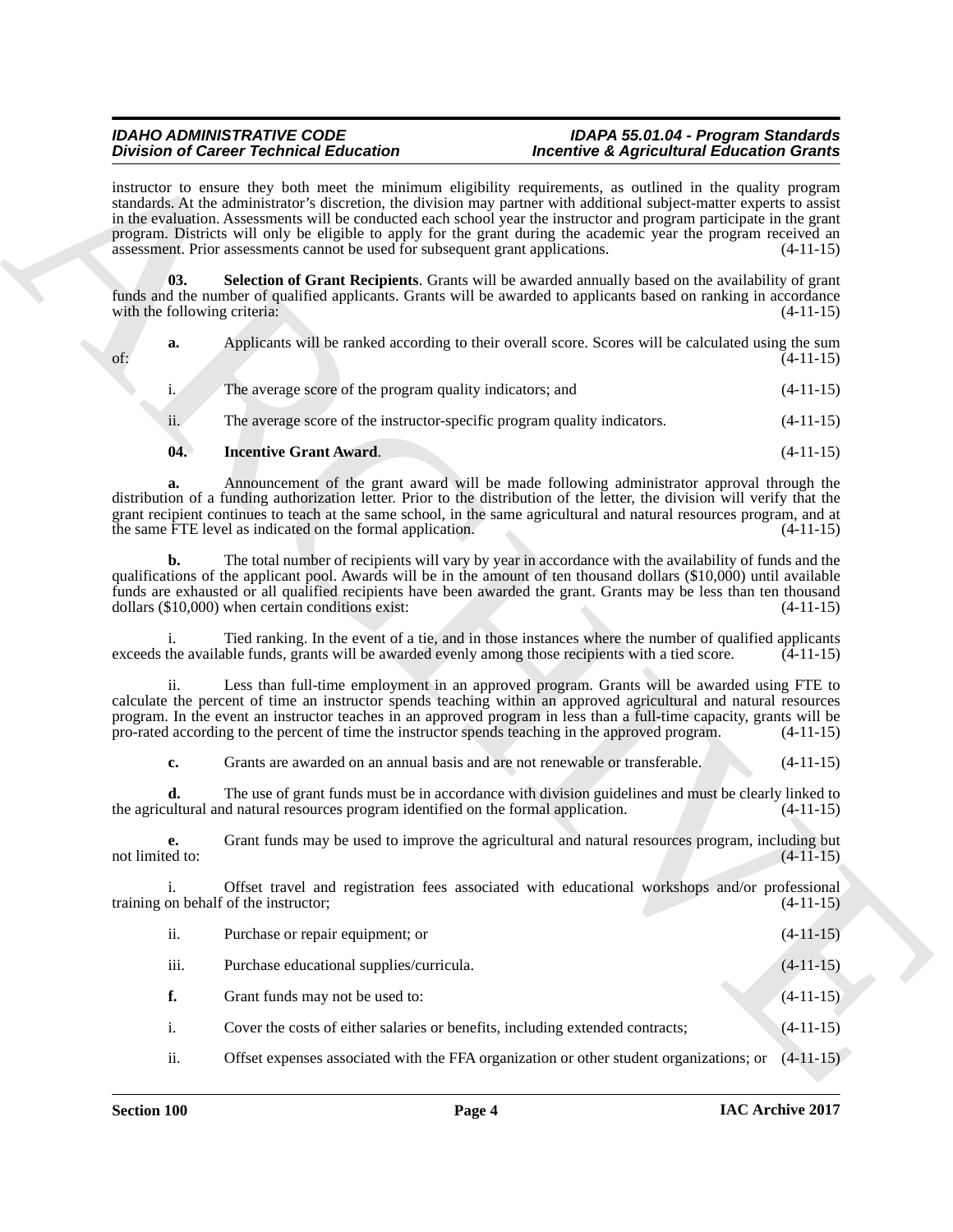<span id="page-4-4"></span>iii. Supplant other district funding sources, e.g. routine facility maintenance or improvements. (4-11-15)

# <span id="page-4-0"></span>**101. -- 199. (RESERVED)**

#### <span id="page-4-2"></span><span id="page-4-1"></span>**200. START-UP GRANT.**

**01. Eligibility Requirements**. A school district may apply for a start-up grant for a newly-approved agricultural and natural resources program or to re-establish an agricultural and natural resources program in any grade nine (9) through twelve (12) when specific eligibility requirements are met. Districts are only eligible to apply for the grant in the fiscal year their program is approved or re-established. (4-11-15) for the grant in the fiscal year their program is approved or re-established.

**Division of Caincer Technical Education**<br>
Because the statistical distinguishes are continued as a positive distinguishes of the properties of the statistical distinguishes of the statistical distinguishes of the statist **a.** To start a new program, districts are required to first complete a request for new secondary program of study form for a new agricultural and natural resources program in one (1) of the specified grades. The new agricultural and natural resources program must then be approved by the division prior to application for the grant. Expansions of existing programs, including the addition of new career pathways or additional staff, do not qualify as a new program.  $(4-11-15)$ a new program.

**b.** To re-start a program, districts are required to first complete a Request for New Secondary Program of Study form to re-establish an agricultural and natural resources program in any grade nine (9) through twelve (12). The re-established agricultural and natural resources program must then be approved by the division prior to application for the grant. The re-established program must have been inactive for at least two (2) academic years to qualify for the grant.  $(4-11-15)$ 

<span id="page-4-3"></span>**02. Application Process**. A school district may submit an application for a new or re-established program. Completed applications, which must be authorized by the district superintendent, must be submitted to the division according to the timeline established by the administrator. In the event of a mailed application, the application must be postmarked no later than the timeline specified. (4-11-15) application must be postmarked no later than the timeline specified.

**a.** Applications must include all required information outlined in the grant application, including specific documents detailing the district's proposed budget and long-term strategy for sustaining the program.

(4-11-15)

**b.** Communication with state officials. Should the division request additional information from a district regarding a grant application, districts must respond to the request within the time period indicated. Failure to respond will result in the cancellation of the application and/or the forfeiture of the grant. (4-11-15)

<span id="page-4-5"></span>**03. Selection of Grant Recipients**. Grants will be awarded annually by the division based on the availability of grant funds and the number of qualified programs. Grants will be awarded to districts based on ranking and priority that considers factors including but not limited to: the strength of the budget proposal, sustainability potential of the proposed program, and the history of prior grant awards. (4-11-15)

<span id="page-4-6"></span>**04. Start-up Grant Award**. Announcement of the grant award will be made following administrator approval through the distribution of a funding authorization letter. The total number of recipients will not exceed four awards annually, and may vary by year in accordance with the availability of funds and the qualifications of the applicant pool. Awards will be in the amount of twenty-five thousand dollars (\$25,000) until available funds are exhausted or all qualified recipients have been awarded the grant. (4-11-15)

**a.** Grants are awarded on a one-time basis and are not renewable or transferable. If a district is awarded the grant for a new program, the program is ineligible for future awards should the program terminate and then be re-established. (4-11-15)

**b.** Use of grant funds must be in accordance with division guidelines and must be clearly linked to the agricultural and natural resources program identified on the formal application. If a district fails to spend the entire award amount, those funds may not be carried forward to the next fiscal year. (4-11-15) award amount, those funds may not be carried forward to the next fiscal year.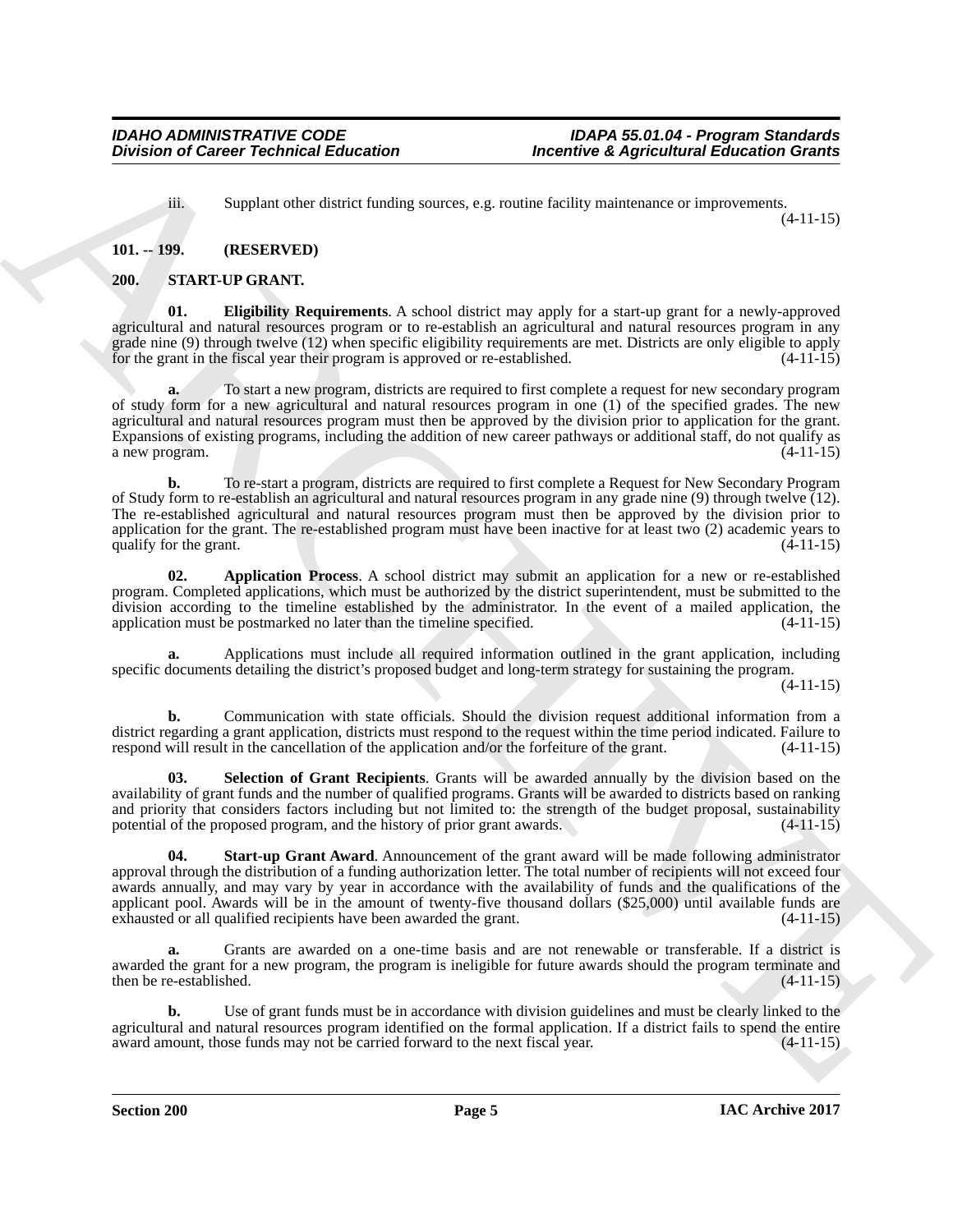**c.** Grant funds may be used to improve the agricultural and natural resources program, including but not limited to:  $(4-11-15)$ not limited to:  $(4-1\overline{1}+15)$ i. Offset travel and registration fees associated with educational workshops and/or professional

training on behalf of the instructor; (4-11-15) ii. Purchase or repair equipment; (4-11-15) iii. Purchase educational supplies/curricula; or (4-11-15)

iv. Start-up costs, up to one thousand dollars (\$1,000,) associated with establishing a new chapter of ther relevant student organization. (4-11-15) FFA or other relevant student organization.

**d.** Grant funds may not be used to:  $(4-11-15)$ 

i. Cover the costs of salaries and/or benefits, including extended contracts; (4-11-15)

ii. Offset ongoing expenses associated with the FFA organization or other student organizations; or (4-11-15)

iii. Supplant other district funding sources, e.g. routine facility maintenance or improvements. (4-11-15)

### <span id="page-5-0"></span>**201. -- 299. (RESERVED)**

### <span id="page-5-8"></span><span id="page-5-1"></span>**300. PAYMENTS.**

Payment of grant funds will be made to the district using a reimbursement process. For grants awarded under Section 100, funds will be made to the district on behalf of the instructor. To receive reimbursement for eligible expenses, school districts must submit a reimbursement request no later than July 15 each year for the preceding school year, but may request reimbursement as costs are incurred. (4-11-15)

#### <span id="page-5-4"></span><span id="page-5-2"></span>**301. APPEALS.**

Division of Caincer Technical Education<br>
and times the second behavior to the second state and the second state of the second state of the second state of the second state of the second state of the second state of the se Any grant applicant or recipient adversely affected by a decision made under provisions of these rules may appeal such adverse decision as follows. The grant applicant or recipient must appeal in writing no later than thirty (30) days following the announcement of the award, and the written statement must include the basis for the appeal. The appeal must be submitted to the administrator. The division shall acknowledge receipt of the appeal within seven (7) days. The administrator may or may not agree to review the action, or may appoint a subcommittee of three (3) persons to hear the appeal, including at least one (1) agricultural and natural resources professional. (4-11-15)

<span id="page-5-7"></span>**01.** Review. If the appeal is transmitted to the subcommittee, the subcommittee will review the appeal and submit a written recommendation to the administrator within fifteen (15) days from the time the subcommittee receives the appeal document. The grant applicant or recipient initiating the appeal will be notified by the chairperson of the subcommittee of the time and place when the subcommittee will consider the appeal and will be allowed to appear before the subcommittee to discuss the appeal. (4-11-15)

<span id="page-5-6"></span>**02. Presentation.** Following the subcommittee's decision, the administrator will present the subcommittee's recommendation to the board at the next regularly scheduled meeting of the board. The grant applicant or recipient initiating the appeal may, at the discretion of the board, be permitted to make a presentation to the board.  $(4-11-15)$ 

<span id="page-5-5"></span>**03.** Final Decision. The decision of the board is final, binding, and ends all administrative remedies, unless otherwise specifically provided by the board. The board will inform the incentive grant applicant or recipient in writing of the decision of the board. (4-11-15)

# <span id="page-5-3"></span>**302. -- 999. (RESERVED)**